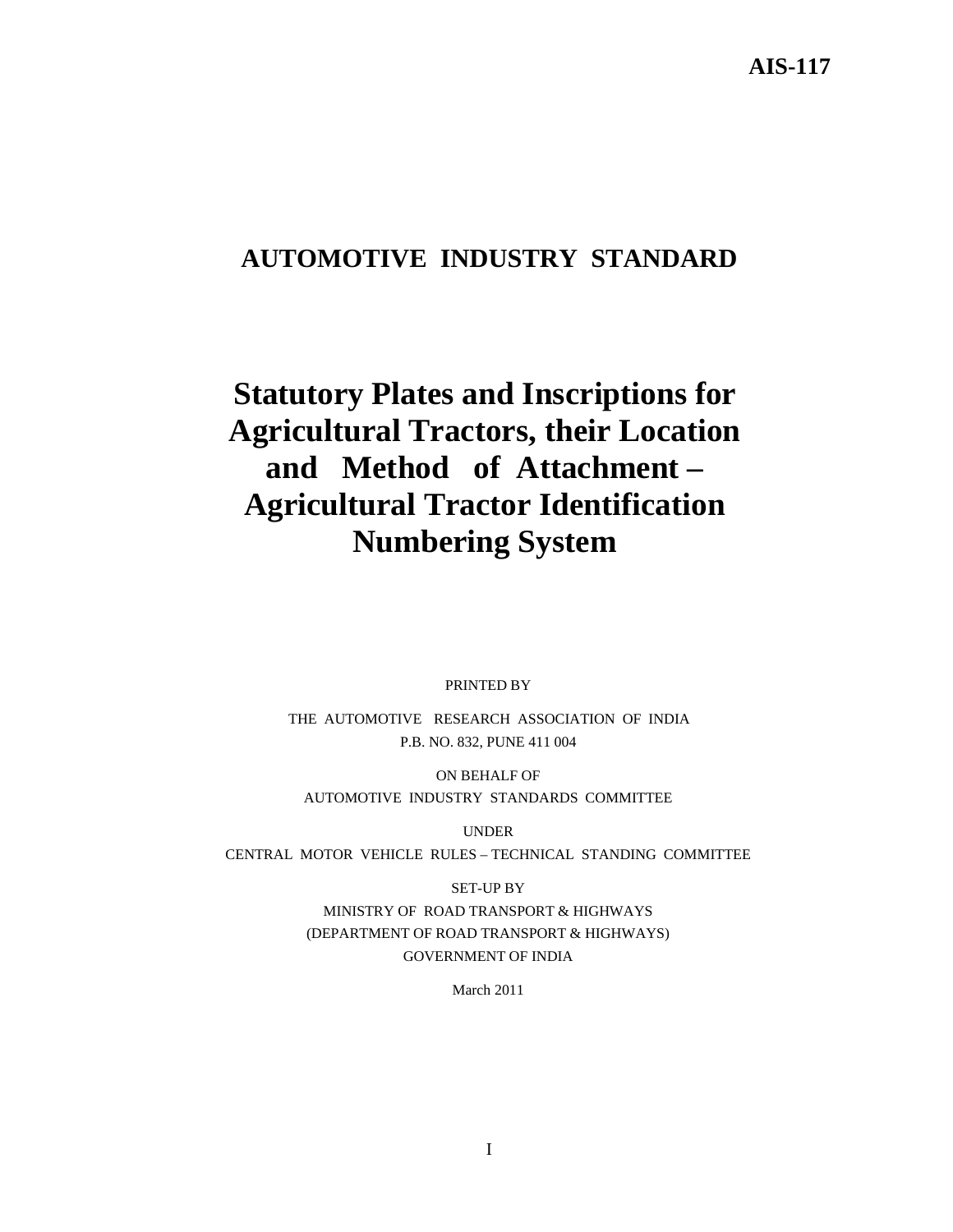## **Status chart of the Standard to be used by the purchaser for updating the record**

| Sr.<br>No. | Corr-<br>igenda. | Amend-<br>ment | <b>Revision</b> | <b>Date</b> | <b>Remark</b> | Misc. |
|------------|------------------|----------------|-----------------|-------------|---------------|-------|
|            |                  |                |                 |             |               |       |
|            |                  |                |                 |             |               |       |
|            |                  |                |                 |             |               |       |
|            |                  |                |                 |             |               |       |
|            |                  |                |                 |             |               |       |
|            |                  |                |                 |             |               |       |
|            |                  |                |                 |             |               |       |

**General Remarks:**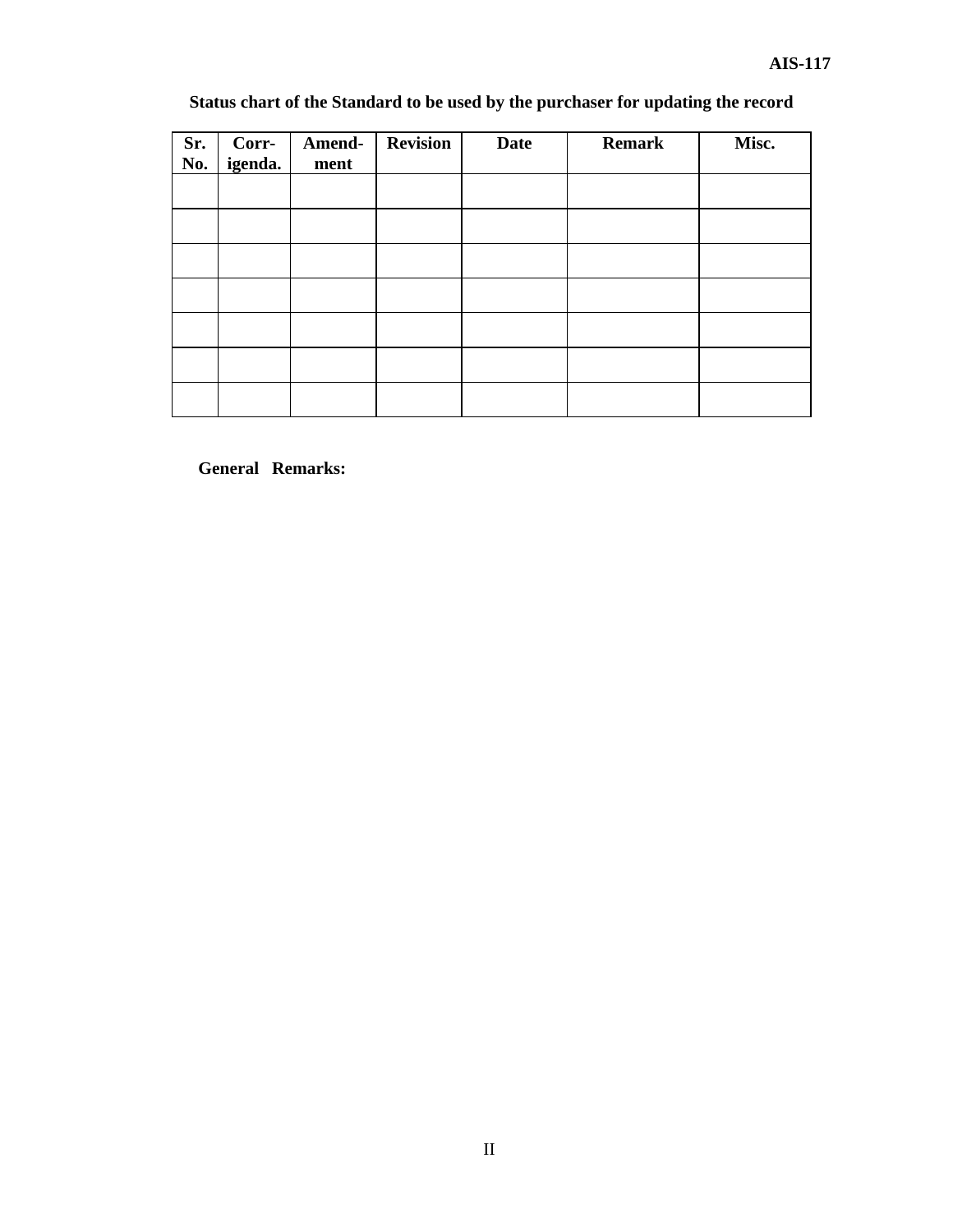#### **INTRODUCTION**

The Government of India felt the need for a permanent agency to expedite the publication of standards and development of test facilities in parallel when the work on the preparation of the standards is going on, as the development of improved safety critical parts can be undertaken only after the publication of the standard and commissioning of test facilities. To this end, the erstwhile Ministry of Surface Transport (MOST) has constituted a permanent Automotive Industry Standards Committee (AISC) vide order No.RT-11028/11/97-MVL dated September 15, 1997. The standards prepared by AISC will be approved by the permanent CMVR -Technical Standing Committee (CTSC). After approval, the Automotive Research Association of India, (ARAI), Pune, being the Secretariat of the AIS Committee, has published this standard. For better dissemination of this information ARAI may publish this document on their web site.

This standard specifies a typical method of Agricultural Tractor Identification System, which is more or less in line with the current European practice. This new agricultural tractor identification system also takes care of the requirement of chassis numbering system currently followed by the vehicle manufacturers as per Rule 122 of CMVR, 1989. Statutory plate is a CMVR requirement for identifying or tracing a particular vehicle registered by the registering authorities over a period of 30 years.

While preparing this AIS considerable assistance has been derived from

|                  | $89/173/EEC$ – on the approximation of the laws of the Member States        |
|------------------|-----------------------------------------------------------------------------|
|                  | as amended by relating to certain components and characteristics of wheeled |
|                  | $2006/26/EC$ of   agricultural or forestry tractors                         |
| <b>July 2007</b> |                                                                             |

The AISC panel and Automotive Industry Standards Committee (AISC) responsible for preparation of this standard are given in Annex I.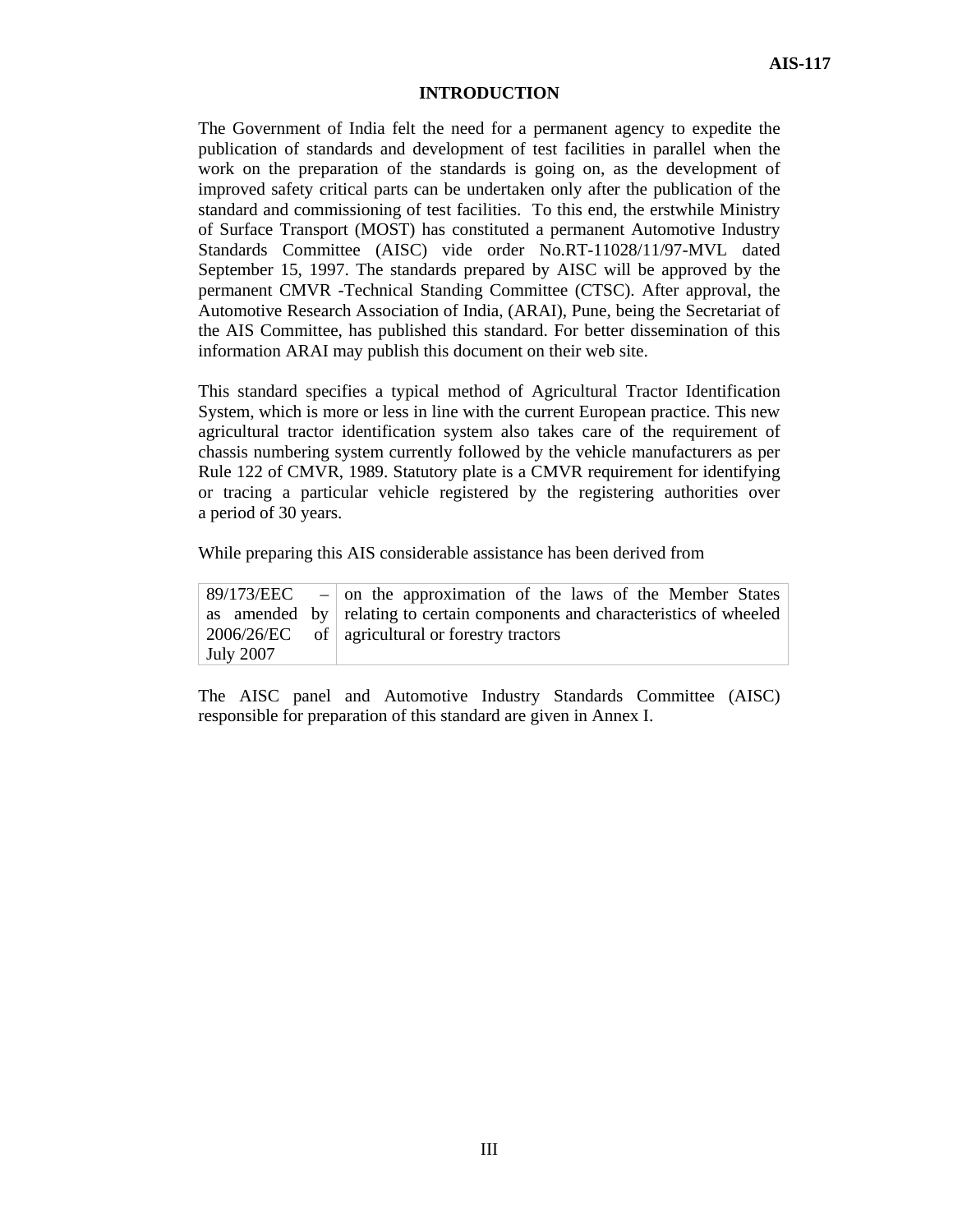| Para.<br>No. | <b>Contents</b>                                                               |     |  |
|--------------|-------------------------------------------------------------------------------|-----|--|
| 1.           | Scope                                                                         | 1/5 |  |
| 2.           | References                                                                    | 1/5 |  |
| 3.           | Manufacturer's plate                                                          | 1/5 |  |
| 4.           | Agricultural tractor identification number                                    | 2/5 |  |
| 5.           | Month and year code of production                                             | 3/5 |  |
| 6.           | <b>Characters</b>                                                             | 3/5 |  |
| Annex I      | Committee composition of Automotive Industry<br><b>Standards</b><br>Committee | 5/5 |  |

#### **Statutory Plates and Inscriptions for Agricultural Tractors, their Location and method of Attachment – Agricultural Tractor Identification Numbering System**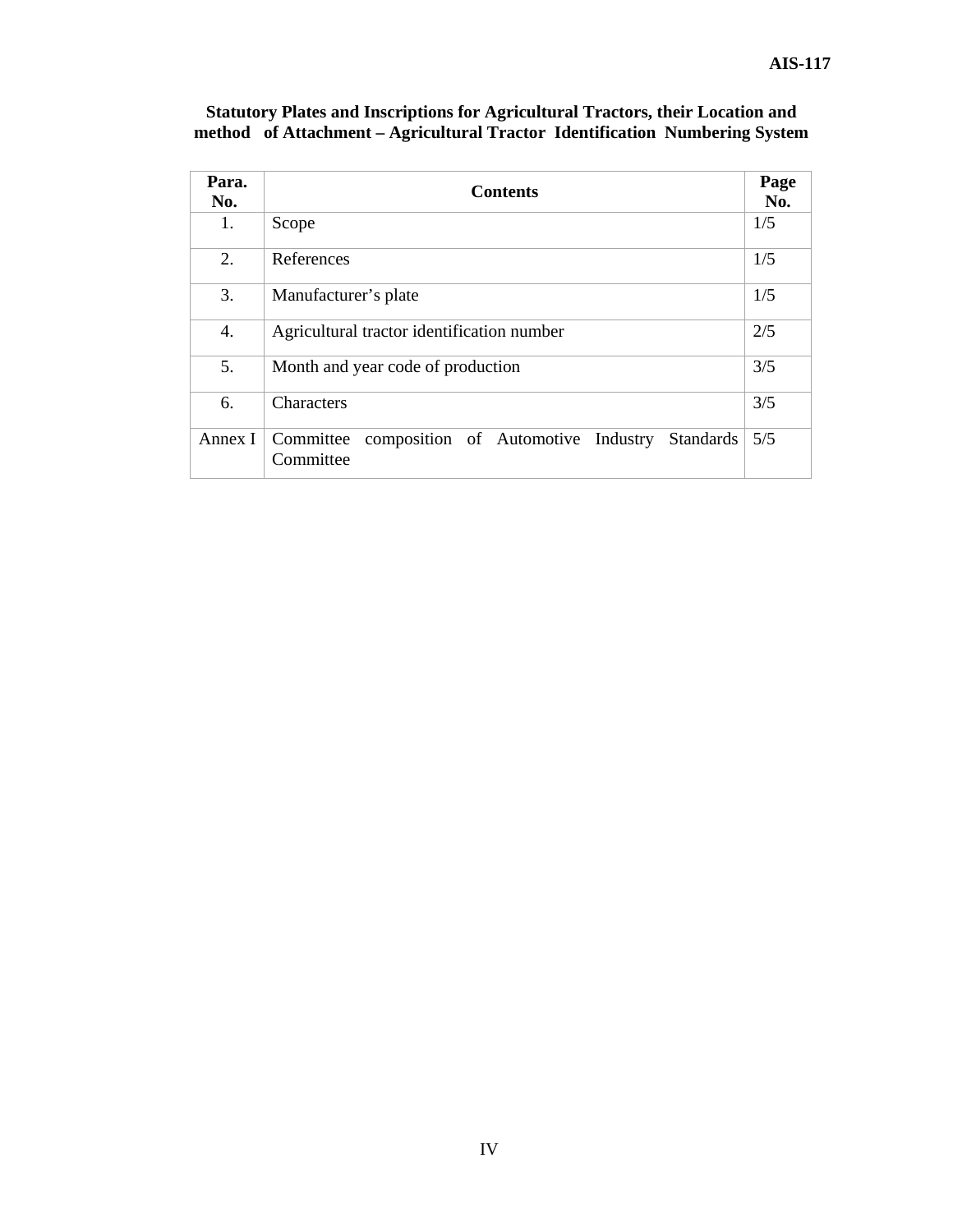## **Statutory Plates and Inscriptions for Agricultural Tractors, their Location and Method of Attachment – Agricultural Tractor Identification Numbering System**

#### **1.0 SCOPE**

 This standard prescribes the details of the statutory plate and inscriptions for all Agricultural Tractors.

#### **2.0 REFERENCES**

2.1 Rule 122 of Central Motor Vehicles Rules, 1989.

#### **3.0 MANUFACTURER'S PLATE**

3.1 Manufacturer's plate shall be mandatory for all Agricultural Tractors. The manufacturer's plate, typically shown in the Example below shall be firmly attached by riveting, hammer drive screws or welding in a conspicuous and readily accessible position on a part which is normally not likely to be replaced during use.

> It shall show clearly and indelibly the following information in the order listed:

- 3.1.1 Name of the manufacturer.
- 3.1.2 Type of Tractor (and Variant if applicable)
- 3.1.3 CMVR type-approval Certification number.
- 3.1.3.1 The testing agencies referred in Rule 126 of the Central Motor Vehicles Rules, 1989, shall adopt the following methodology for numbering the Type Approval Certificates. The Type Approval certificate shall be in 8 digits to indicate the following as given below.

| 1 digit  | 1 digit code | 1 digit code  | 1 digit code   | 4 digit code   |
|----------|--------------|---------------|----------------|----------------|
| code for | for the Type | for the year  | for the        | for the Serial |
| the Test | οf           | οf            | miscellaneous  | Number of      |
| Agency   | certificate  | certification | information on | the Type       |
|          |              |               | the type of    | Approval       |
|          |              |               | vehicle        | Certificate    |
| $\Box$   |              |               |                | J)             |

The digit Codes referred above shall represent the following details.

- (1) Code for test agency :
	- A Automotive Research Association of India ( ARAI )
	- V Vehicles Research and Development Establishment (VRDE)
	- P Indian Institute of Petroleum (IIP)
	- T Central Farm Machinery Testing and Training Institute (CFMTTI)
	- C- International Centre for Automotive Testing (ICAT)
	- R- Central Institute of Road Transport (CIRT)
- (2) Code for the Type of certificate: A - Base Certificate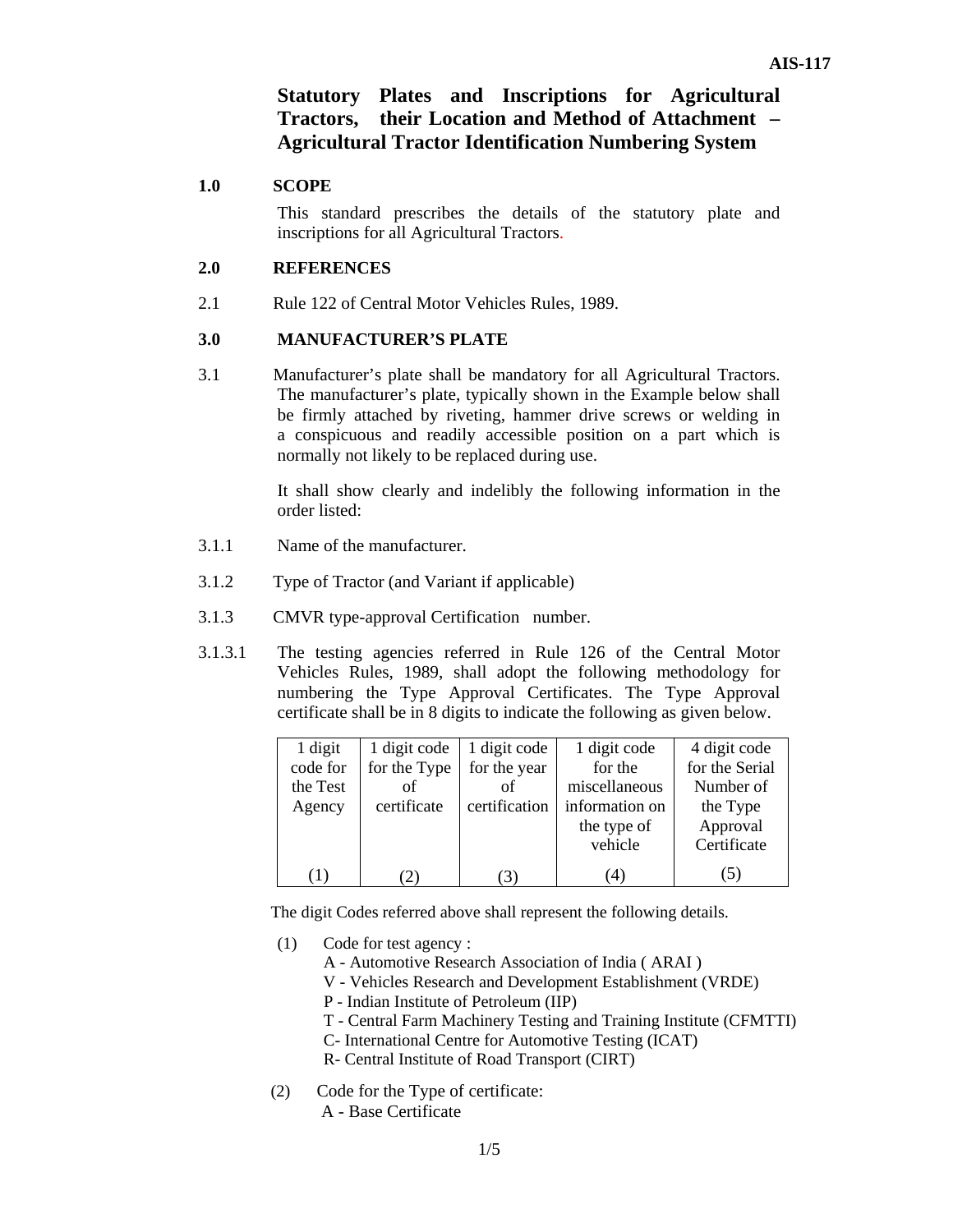- (3) Code for the Year of Certification: A- 2010 , B –2011, C –2012, D –2013---------- Z –2034.
- (4) Code for Miscellaneous Information:

|     | G-Gasoline                                                 |
|-----|------------------------------------------------------------|
|     | $D - Diesel$                                               |
|     | T-Dual Fuel                                                |
|     | A - CNG vehicles                                           |
|     | L - LPG vehicles                                           |
|     | <b>B</b> - Battery Operated Vehicles                       |
|     | H - Hybrid Vehicles.                                       |
| (5) | Four digit Code for the Serial Number of the Type Approval |
|     | Certificate.                                               |

- 0009, ……. 0099…….. 0999, …….. 9999
- 3.1.4 Agricultural Tractor Identification Number (ATIN)
- 3.1.5 Minimum and maximum values for the maximum permitted laden mass of the tractor, depending on the possible types of tyre which may be fitted.
- 3.1.6 Maximum permitted vehicle mass bearing on each tractor axle, according to the possible types of tyre which may be fitted; this information must be listed in order from front to rear.
- 3.1.7 Technically permissible towable mass (es) .
- 3.1.8 Manufacturer's may include Country Code w.r.t. location of Final Assembly of Tractor in the codification Details
- 3.2 The manufacturer may give additional information below or to the side of the prescribed inscriptions, outside a clearly marked rectangle enclosing only the information prescribed in points 3.1.1 to 3.1.6.

#### **4.0 AGRICULTURAL TRACTOR IDENTIFICATION NUMBER**

- 4.1 The tractor identification number is a fixed combination of characters assigned to each tractor by the manufacturer. Its purpose is to ensure that every tractor can be clearly identified over a period of 30 years through the intermediary of the manufacturer, without a need for reference following requirements.
- 4.2. The location of the labeling plate shall be on the left hand side of the permanent structural member, when viewed from the operator's seat of the agricultural tractor, such as bonnet/bonnet scuttle assembly/fuel tank cover/mudguard (on outside) and front axle support.
- 4.3 The identification number/chassis number of the agricultural tractor shall also be embossed or etched or punched preferably on the left hand side of the permanent structural member, when viewed from the operator's seat of the agricultural tractor, such as transmission housing/clutch housing/front axle/front axle support/engine block.
- 4.4 It must wherever possible be entered on a single line.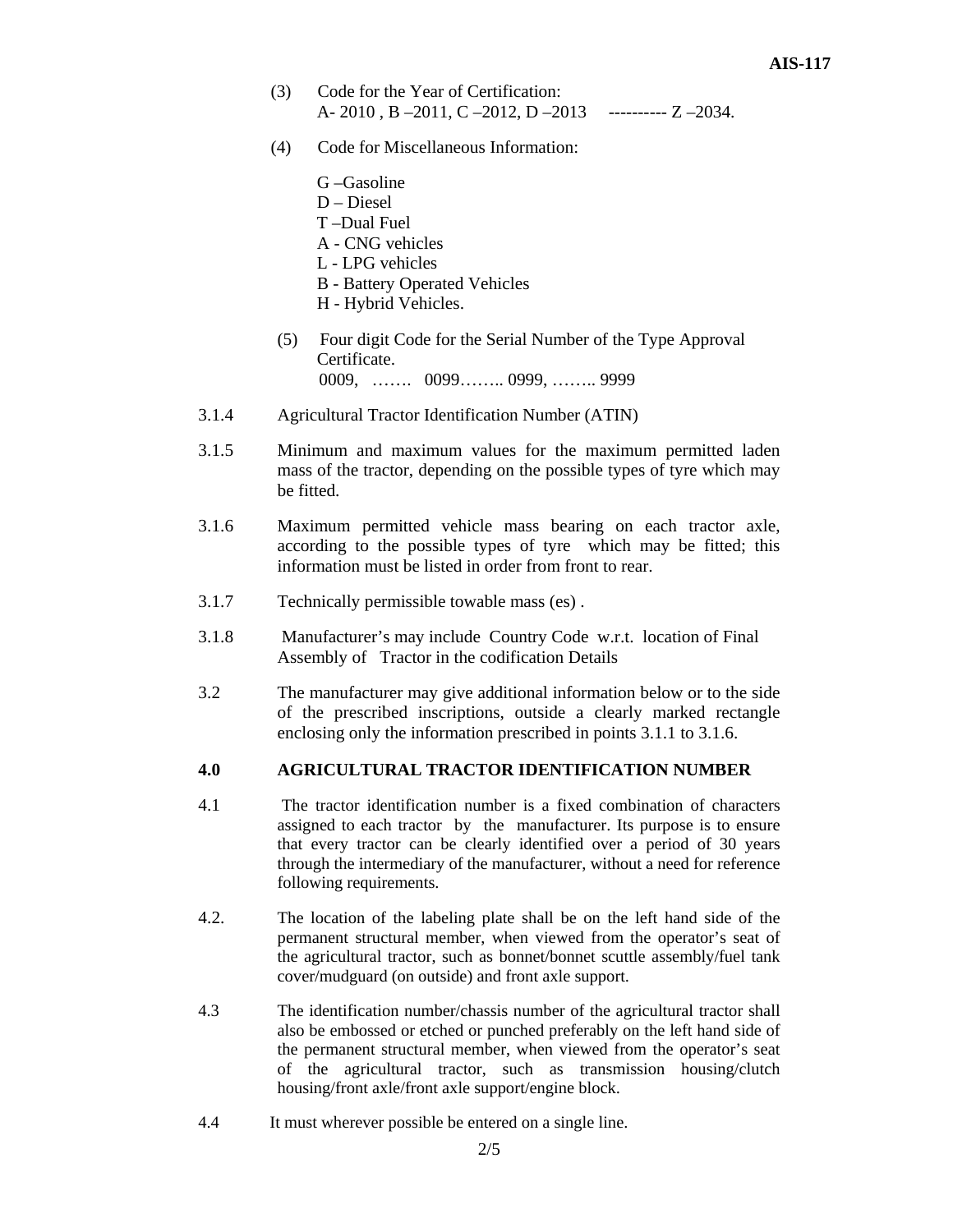4.5 It must be placed in a clearly visible and accessible position by a method such as hammering or stamping, in such a way that it cannot be obliterated or deteriorate.

#### **5.0 MONTH AND YEAR CODE OF PRODUCTION**

- 5.1 The month and year of production shall be indicated by a suitable code decided by the vehicle manufacturer.
- 5.2 The vehicle manufacturer shall declare the codes used for the month and year of production, their location and the location of the Agricultural Tractor Identification Number (ATIN) in Table-11 of AIS-007.

#### **6.0. CHARACTERS**

- 6.1. Roman letters and Arabic numerals must be used for all of the markings. However, minimum the roman letters used in the markings must be capital letters.
- 6.2. For the Tractor Identification Number
- 6.2.1. Use of the letters 'I' 'O' and 'Q' and dashes, asterisks and other special signs is not permitted;
- 6.2.2. The height of the letters and figures should be as follows:
- 6.2.2.1. 7 mm for characters marked directly on the chassis, frame or other similar structure of the tractor,
- 6.2.2.2. 5 mm for characters marked on the manufacturer's plate.
- 6.2.2.3 In case of manual or machine errors during the process of punching or embossing the ATIN number on the vehicle, the following corrective procedure shall be adopted. In such cases of wrong punching of numbers due to manual or machine error, the punched wrong number shall be crossed and the correct number may be punched or etched once again, exactly above or below the crossed number as shown below

Example of re-marking, above the wrong number.

$$
\begin{array}{c}\nM \\
J H \times B B11700 C \times 00000\n\end{array}
$$

Example of re-marking below the wrong number.

J H 
$$
\times
$$
 B B 1 1 7 0 0 C  $\times$  0 0 0 0 0  
M 3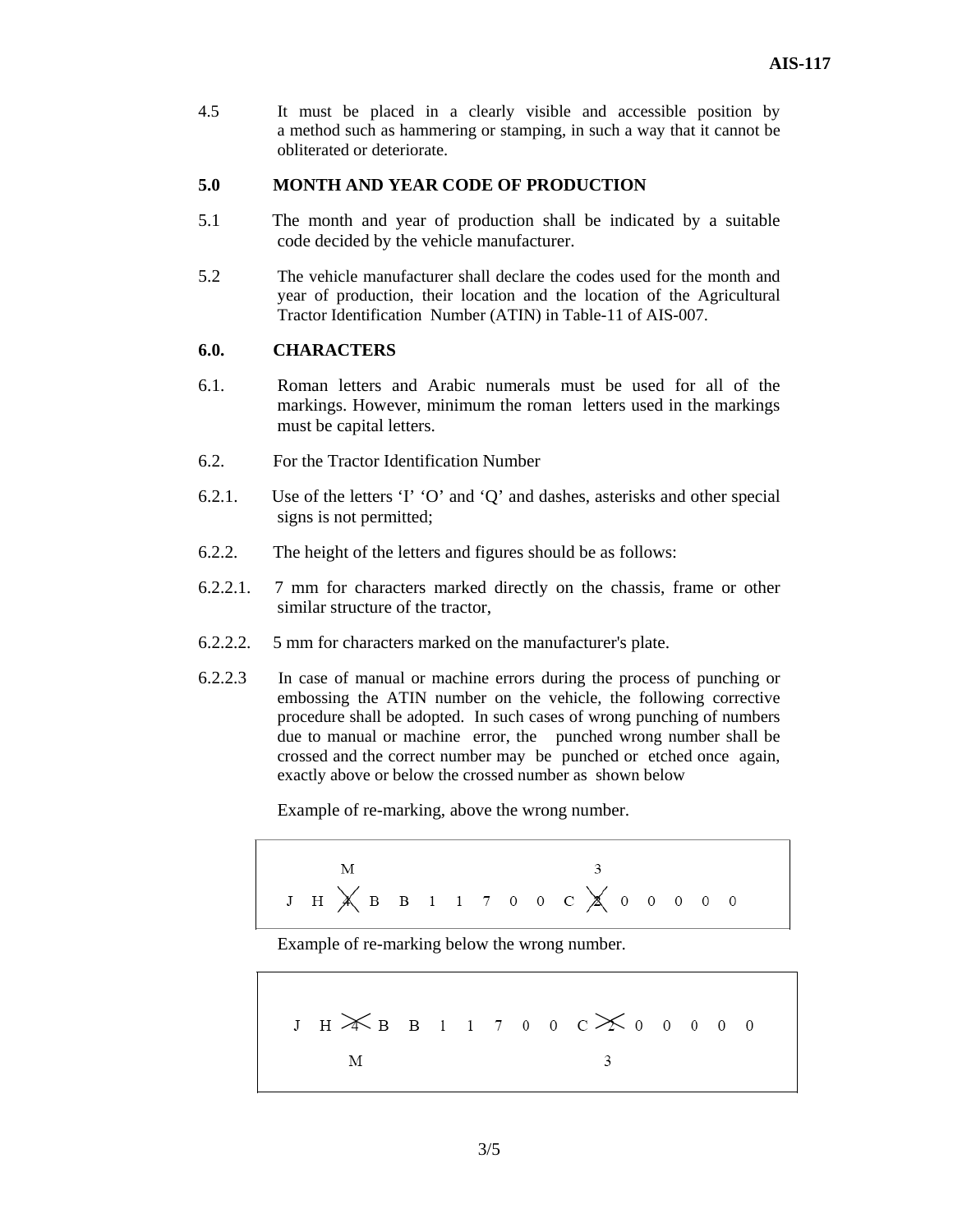### **Example of Manufacturer's Plate**

The following example in no way prejudices the data which may actually be entered on the manufacturer's plate: it is given solely for information purposes

| <b>MANUFACTURER'S NAME</b>                                                                                                                                                                                                                                                 |                                                                                                                                                                                                                                                                                                     |  |  |  |
|----------------------------------------------------------------------------------------------------------------------------------------------------------------------------------------------------------------------------------------------------------------------------|-----------------------------------------------------------------------------------------------------------------------------------------------------------------------------------------------------------------------------------------------------------------------------------------------------|--|--|--|
| <b>Make</b>                                                                                                                                                                                                                                                                |                                                                                                                                                                                                                                                                                                     |  |  |  |
| <b>Model</b>                                                                                                                                                                                                                                                               |                                                                                                                                                                                                                                                                                                     |  |  |  |
|                                                                                                                                                                                                                                                                            | TYPE -- (2/4 WD Agricultural Tractor) :                                                                                                                                                                                                                                                             |  |  |  |
| <b>Type Approval / CMVR Certificate Number:</b>                                                                                                                                                                                                                            |                                                                                                                                                                                                                                                                                                     |  |  |  |
| <b>CMVR Type Approval Number:</b>                                                                                                                                                                                                                                          |                                                                                                                                                                                                                                                                                                     |  |  |  |
|                                                                                                                                                                                                                                                                            | <b>Agricultural Tractor Identification Number :</b> (As declared by the manufacturer)                                                                                                                                                                                                               |  |  |  |
| <b>Maximum PTO Power (kW):</b>                                                                                                                                                                                                                                             |                                                                                                                                                                                                                                                                                                     |  |  |  |
| Total permissible mass (kg)                                                                                                                                                                                                                                                | $:$ Minimum and maximum values<br>for the maximum permitted laden mass of the                                                                                                                                                                                                                       |  |  |  |
| Permissible front axle load (kg)<br>Permissible rear axle load (kg)                                                                                                                                                                                                        | tractor, depending on the possible types of<br>tyres which may be fitted.<br>Maximum permitted vehicle<br>mass bearing on front axle, according to the<br>possible types of tyre which may be fitted.<br>mass bearing on rear axle, according to the<br>possible types of tyre which may be fitted. |  |  |  |
| <b>Permissible towable mass:</b>                                                                                                                                                                                                                                           |                                                                                                                                                                                                                                                                                                     |  |  |  |
| the tractor, if the trailer is not equipped with<br>any braking device)                                                                                                                                                                                                    |                                                                                                                                                                                                                                                                                                     |  |  |  |
|                                                                                                                                                                                                                                                                            | capacity of the tractor if the trailer is equipped<br>with a braking device independently and it<br>should be easily actuated by the driver from his<br>driving seat.)                                                                                                                              |  |  |  |
| <b>Inertia braked towable mass (kg)</b> :  A towable capacity of<br>the tractor, if the trailer is equipped with<br>braking device of type inertia. 'Inertia braking'<br>means, braking by utilizing the forces<br>generated by the trailer closing up on the<br>tractor.) |                                                                                                                                                                                                                                                                                                     |  |  |  |
| Towable mass (kg)                                                                                                                                                                                                                                                          | fitted with an assisted braking system<br>(hydraulic or pneumatic): A towable<br>capacity of the tractor, if the trailer is equipped<br>with braking device which are assisted by<br>hydraulic or pneumatic means.)                                                                                 |  |  |  |